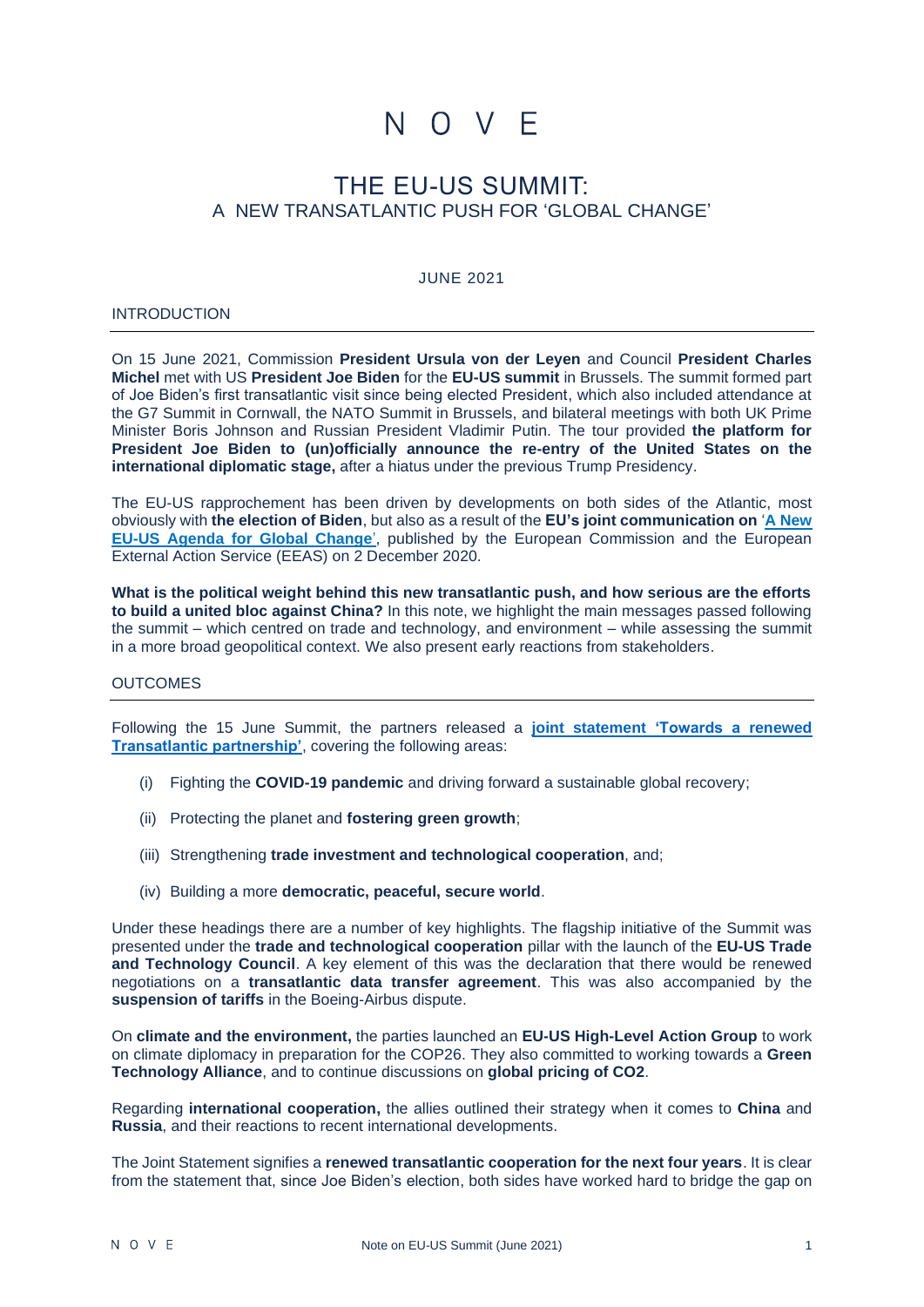divergences when it comes to bilateral **trade and technology,** as evidenced by the significant progress made on the suspension of tariffs. However, commitments are less explicit in the field of climate change, with discussions on issues such as **standards for green investment**s and **carbon pricing** left unfinished. Nevertheless, given the context of a world post-COVID and post-Trump, the **joint statement** and new '**Agenda for Global Change**' illustrates **a revival and new hope for transatlantic cooperation**.

Below, you will find further analysis of the outcomes of the Summit, focusing on 1) Trade and technology, 2) Climate action, and 3) International cooperation.

# TRADE AND TECH

On **trade**, the joint statement illustrates a strong focus on a **rules-based approach** to nurture transatlantic trade and to safeguard the strategic autonomy of the two blocs, with particular focus on protecting business from 'unfair trading practices' by 'non-market economies' such as **China**.

**On technology, the joint alignment against China is more evident**, highlighted by the parties agreeing to promote new technologies based on 'shared democratic values, including the respect for human rights'. The insistence on a democratic system of digital governance that appeals to the protection of both privacy and human rights is particularly aimed at China.

# **The EU-US Trade Technology Council (TTC)**

The summit served as the stage for the launch of the **[EU-US Trade and Technology Council](https://ec.europa.eu/commission/presscorner/detail/en/IP_21_2990) (TTC),** which will act as new transatlantic platform to collaborate on shaping the digital transformation and will aim to promote '**a democratic model of digital governance'**. The TTC will be a **political level forum** and will meet periodically, co-chaired, on the **European side** by Executive Vice Presidents **Vestager** and **Dombrovskis**, and by US Secretary of State, **Anthony Blinken**, US Secretary of Commerce, **Gina Raimondo**, and US Trade Representative, **Katherine Tai**, on the **US side**. This clearly testifies to the high political priority being given to the TTC on both sides of the Atlantic. It remains to be seen whether political will translates into concrete action and results.

In addition to nurturing increased bilateral trade and investment, the **[TTC aims](https://trade.ec.europa.eu/doclib/docs/2021/june/tradoc_159642.pdf)** to:

- **Avoid new technical barriers** to trade;
- Cooperate on key policies on **technology**, **digital issues** and **supply chains;**
- Support **collaborative research;**
- Cooperate on the development of **compatible and international standards;**
- Facilitate cooperation on **regulatory policy and enforcement,** and;
- Promote **innovation** and **leadership** by EU and American firms.

The TTC will include **ten Working Groups**:

- 1. Technology Standards Cooperation (including AI, Internet of Things, among other emerging technologies);
- 2. Climate and Clean Tech;
- 3. Secure Supply Chains;
- 4. ICTS Security and Competitiveness;
- 5. Data Governance and Technology Platforms;
- 6. Misuse of Technology Threatening Security & Human Rights;
- 7. Export Controls Cooperation;
- 8. Investment Screening Cooperation;
- 9. Promoting SME Access to and Use of Digital Technologies, and;
- 10. Global Trade Challenges,

It is worth noting that the joint statement specifically highlights the **EU-US cooperation on realigning global supply chains on semiconductors**, which is seen as a pivot away from the Pacific Rim and towards the Atlantic. Semiconductors have been an issue for both the US and EU with ongoing **shortages** leaving [car manufacturers](https://www.nytimes.com/2021/04/23/business/auto-semiconductors-general-motors-mercedes.html) in Germany to halt production due to the lack of supply.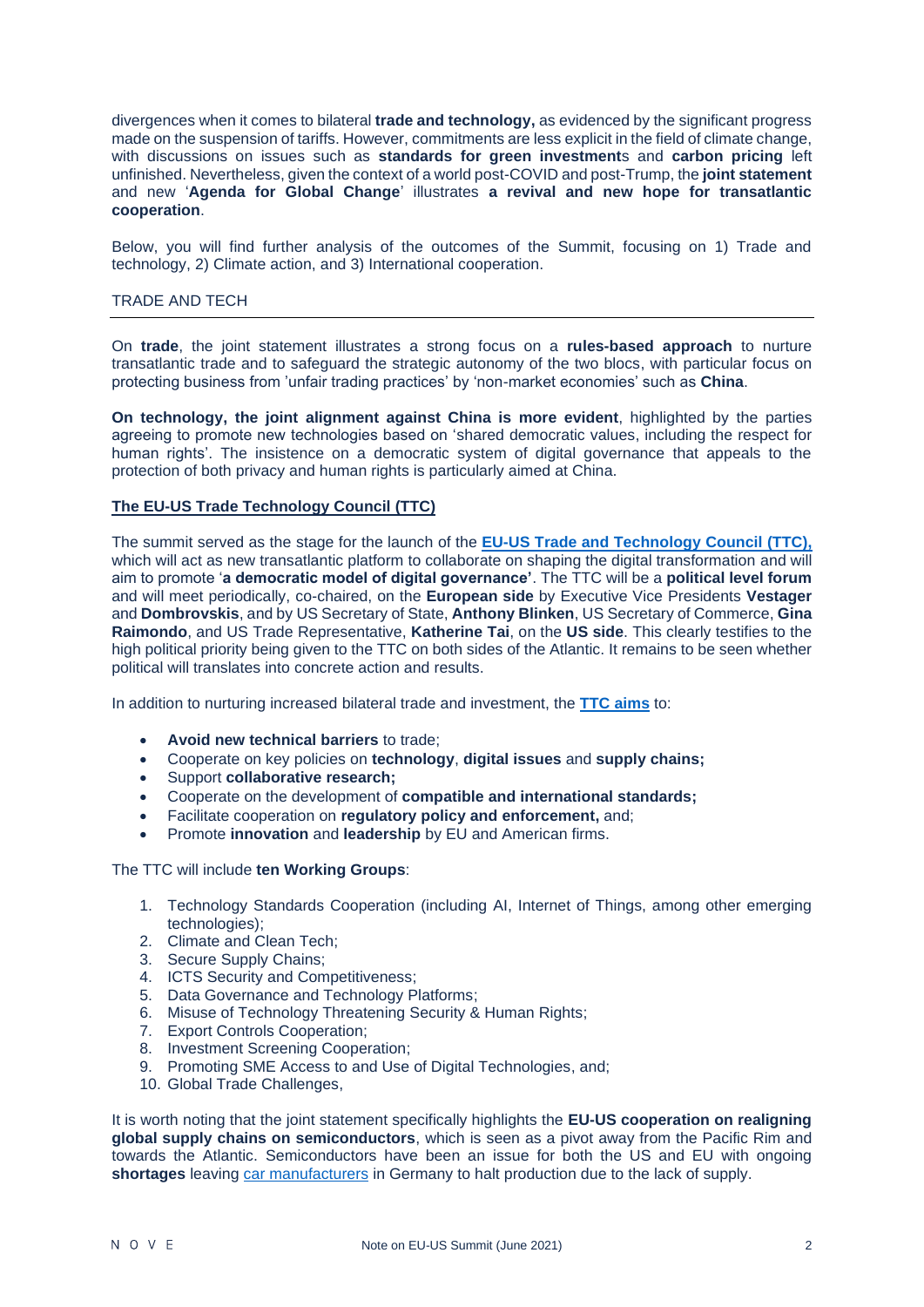Internal Market Commissioner Thierry Breton has pointed to semiconductors as one of his key priorities with a proposed **[Semiconductor Industrial Alliance](https://digital-strategy.ec.europa.eu/en/news/member-states-join-forces-european-initiative-processors-and-semiconductor-technologies)** to be announced later this month. American producers can take some encouragement that the Summit may signal that US firms will be free to participate in the alliance.

The parties also aim to establish a **EU-US Joint Technology Competition Policy Dialogue** to accompany the TTC, but no further details have been provided regarding its remit.

#### **Data Transfer Agreement**

Both sides agree to **start negotiations on a new transatlantic data transfer agreement**. The joint statement puts **emphasis on privacy protection** citing commitment from the parties to "ensure safe, secure, and trusted cross-border data flows that protect consumers and enhance privacy protections, while enabling Transatlantic commerce". The attention on protection of consumers information is evidence of [last year's judgment](https://eur-lex.europa.eu/legal-content/en/TXT/?uri=CELEX:62018CJ0311) by the European Court of Justice which ruled the **EU-US privacy**  shield invalid, judging that the transfer of data did not sufficiently protect EU citizens from US national security agencies. In light of this, the two partners agreed to intensify negotiations following a [meeting](https://ec.europa.eu/commission/presscorner/detail/en/STATEMENT_21_1443) between Commissioner Didier Reynders and US Secretary of Commerce Gina Raimondo in March this year, and again as part of the Summit.

However, the short mentions in the joint communication may illustrate that the **interest for a new cross border data deal might not be equally as strong on both sides**. Speaking at an event on 31 May, Commissioner Jourova [insisted](https://pro.politico.eu/news/europe-to-us-pass-new-laws-if-you-want-data-transfer-deal-privacy-regulation) that the US must pass legislation to limit how its national security agencies access Europeans' data before a new transatlantic deal can be brought to the table. The Annex of the draft joint statement sent to the White House for reply provided a list of concrete examples of EU-US cooperation, and **left out any mention of a potential data agreement**. It is worth noting that in the final version of the joint statement there is no annex providing concrete examples of cooperation at all, unlike the [EU-Canada joint statement](https://www.consilium.europa.eu/media/50431/20210614-joint-statement-final.pdf) released the same day.

#### **Suspension of Tariffs**

After one of the longest running trade wars in WTO history, the EU and US came to an agreement to temporarily **[suspend trade tariffs on the Boeing-Airbus dispute](https://ec.europa.eu/commission/presscorner/detail/en/ip_21_3001)**. The agreement takes the form of a **five-year suspension** of the tariffs that have accrued, as well as a **ministerial level working group** to discuss subsidy limits and iron out any issues. This is a not-insignificant outcome, given that the titfor-tat trade war had escalated during the tenure of President Donald Trump, with the US leader imposing \$7 billion worth of tariffs on EU products, which led to a [retaliation](https://ec.europa.eu/commission/presscorner/detail/en/IP_18_4220) from the bloc worth more than \$3 billion.

The decision to suspend the tariffs may have been influenced by **China's ambitions to become [an](https://www.nytimes.com/2021/06/15/business/US-EU-Airbus-Boeing.html)  [aviation powerhouse](https://www.nytimes.com/2021/06/15/business/US-EU-Airbus-Boeing.html)**. In this light, the White House has [outlined](https://www.whitehouse.gov/briefing-room/statements-releases/2021/06/15/fact-sheet-u-s-eu-understanding-on-a-cooperative-framework-for-large-civil-aircraft/) that the EU and US aim to confront China's threat by cooperating "**on countering investments by non-market actors**" and "outward investments into China that are influenced **by non-market forces**". Even without the motivation of China stepping up on this, the halt to tariffs was likely driven by the need to help an industry which has been **largely crippled by the COVID-19 pandemic,** and which could ill-afford the effects of prolonged punitive tariffs.

This being said, is worth noting that **not all [Trump-era tariffs](https://www.politico.eu/article/donald-trump-jean-claude-juncker-announces-trade-negotiations-with-eu/) were eliminated**. Leaders could not find agreement on **steel and aluminium tariffs** introduced under the [US Section 232](https://www.commerce.gov/issues/trade-enforcement/section-232-steel) justifying import restrictions on products that threaten national security. Instead, the parties have agreed to establish a **working group to try resolve the issue by the end of the year.** However, resolution may not be so simple, as both parties are under pressure from industry wanting to keep certain protectionist measures, including the Commission's upcoming proposal for a Carbon Border Adjustment Mechanism (CBAM) alongside increased focus on the EU's 'strategic autonomy' in key sectors. President Biden is also cautious not to alienate US steelworkers (and their Unions).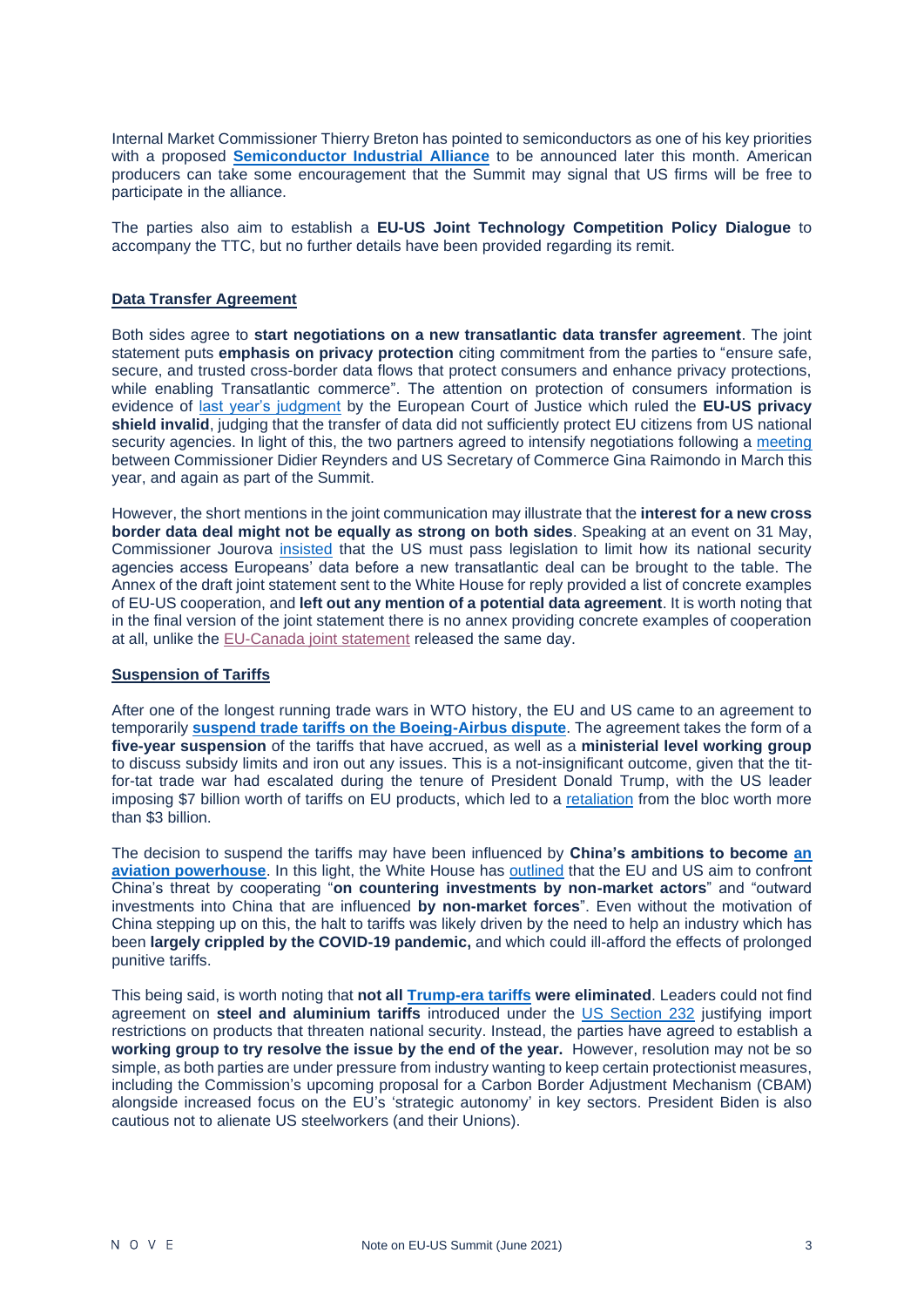#### **Key actions:**

- Launch of the **EU-US Trade and Technology Council**
- Restarting negotiations on a **new transatlantic data transfer agreement**
- Boeing-Airbus **tariffs suspended** for five years
- Agreement to cooperation on a **multinational corporation tax**
- Implement new agreement between the **EU Joint Research Centre** and **the US National Institute of Standards and Technologies**
- Agreement to cooperate on efforts to achieve a **meaningful reform of the World Trade Organization (WTO)**

#### CLIMATE ACTION

Unlike the heading on trade and technology, the joint statement on **fostering a green planet** contains far **fewer and less concrete commitments**.

#### **High-Level Climate Action Group**

Following the US re-joining the Paris Agreement after a three-year interruption, the two sides have now committed to establish a **EU-US High-Level Climate Action Group** as an effective platform to make up for lost time. Both parties confirmed their intention to **becoming net zero** economies no later than 2050, as well as implementing their respective enhanced **2030 targets / Nationally Determined Contributions (NDCs)**. Ursula von der Leyen noted in her [speech](https://ec.europa.eu/commission/presscorner/detail/en/statement_21_3007) after the summit that the main focus of the two parties is on **joint climate diplomacy ahead of the [COP26 in Glasgow](https://ukcop26.org/)** in November, and to achieve "common goals" – including the **end of international investments in unabated coal** and an acceleration away "from unabated coal capacity and to an overwhelmingly decarbonised power system in the 2030s".

# **Carbon Pricing**

Although diverging greatly on the means to **address the risk of carbon leakage**, both parties acknowledge that close coordination is needed. The US Administration was not happy when, in June, a leaked draft version of the Commission's upcoming Carbon Border Adjustment Mechanism (CBAM) included proposed **levies on imports of steel, aluminium, cement, fertilizer and electricity**. The White House seems less keen on the European solution, preferring their **[Clean Energy](https://www.whitehouse.gov/briefing-room/statements-releases/2021/04/22/fact-sheet-president-biden-sets-2030-greenhouse-gas-pollution-reduction-target-aimed-at-creating-good-paying-union-jobs-and-securing-u-s-leadership-on-clean-energy-technologies/) Standard**. Apparently, it did not help much that von der Leyen 'explained the logic' of the system – the Americans are [not fans.](https://pro.politico.eu/news/carbon-border-tax-should-be-a-last-resort-according-to-kerry)

#### **Green Investments**

The joint statement contains very weak language on green finance, outlining that the allies aim to "**cooperate on sustainable finance, including by providing the private sector with usable tools and metrics**". The [EU's Taxonomy,](https://ec.europa.eu/info/business-economy-euro/banking-and-finance/sustainable-finance/eu-taxonomy-sustainable-activities_en) and the accompanied ambition to be a **global standard setter,** seems to be at odds with the US's more "hands off" strategy. The May 2021 [White House Executive](https://www.whitehouse.gov/briefing-room/presidential-actions/2021/05/20/executive-order-on-climate-related-financial-risk/) [Order](https://www.whitehouse.gov/briefing-room/presidential-actions/2021/05/20/executive-order-on-climate-related-financial-risk/) on assessing climate change's risk to the financial system provides no attempt at defining 'sustainable investments'.

# **Transatlantic Green Technology Alliance**

Further, the two partners intend to work towards a '**Transatlantic Green Technology Alliance**' that will "foster cooperation on the development and deployment of green technologies, as well as promote markets to scale such technologies". Light on any other details, Ursula von der Leye[n said](https://ec.europa.eu/commission/presscorner/detail/en/statement_21_3007) the platform will allow discussion on **how to enable breakthrough technologies**. No specific technologies were mentioned in the joint statement nor in the following statements to the press.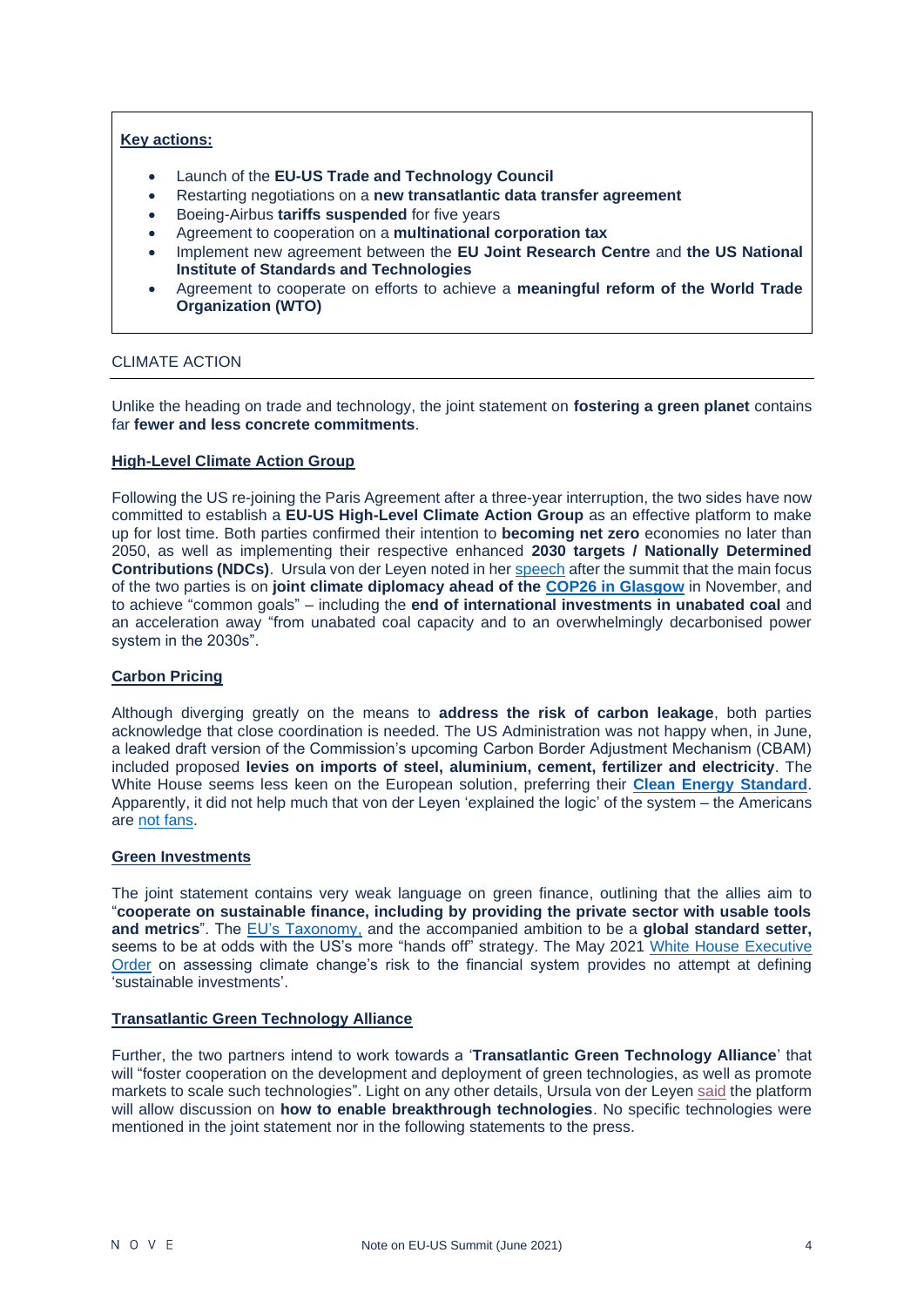# **Key actions:**

- Establishing an **EU-US High-Level Climate Action Group**
- Announcement of a future **Transatlantic Green Technology Alliance**
- Pledge of USD **100 billion per year climate finance** goal through to 2025
- Commitment to conserving or **protecting at least 30 percent of the global land and 30 percent of the global oceans** by 2030.
- Support the **designation of new marine protected areas** in the Southern Ocean

#### INTERNATIONAL COOPERATION

The joint statement shows that the US and EU are taking up the mantle to drive for a renewed international cooperation that aims to project a united front in an **increasingly multipolar geopolitical landscape.** This front will predictably be based upon the historic values that unite the two powers. This is manifest in a **renewed military arrangement**, their critiques of both China and Russia, and their warnings against autocratic slides in the EU neighbourhood (Belarus) and beyond (Africa and South America).

# **On Values**:

- Both parties will aim to **empower women and girls by** working together through multilateral institutions including the **UN Human Rights Council**.
- They underline their **rejection of authoritarianism** in all its forms around the globe and intend to enhance cooperation on the **use of sanctions** to pursue shared foreign policy and security objectives.
- The allies attribute importance for their support of **democracy** across the globe and the intention to partner at the **[Summit for Democracy](https://www.allianceofdemocracies.org/initiatives/the-copenhagen-democracy-summit/the-summit-2021/)**.

#### **On Security and Defence:**

• The leaders welcomed the EU's invitation to the US to join the **[PESCO Military Mobility](https://pesco.europa.eu/project/military-mobility/)  [project](https://pesco.europa.eu/project/military-mobility/)** as an important step towards a closer EU-US partnership in security and defence. The leaders committed to working towards an **Administrative Arrangement** for the US with the European Defence Agency, and agreed to work together to raise the level of NATO-EU ambition to further strengthen this mutually reinforcing key strategic partnership.

#### **On China**:

- Both sides agree to **closely consult and cooperate when it comes to China**, as current approaches include elements of cooperation, competition, and systemic rivalry.
- The ongoing **human rights violations** in Xinjiang and Tibet were highlighted, as well as the erosion of autonomy and democratic processes in **Hong Kong**, and economic coercion and disinformation as well as concern for the situation in the **South China Sea**.
	- o On the latter they signal their support for **respecting international law, maritime delimitations** and **sovereignty**.
	- o They also underscored the importance of peace across the **Taiwan Straits**.
- To this end, the parties intend to coordinate their engagement with China "**on issues such as climate change and non-proliferation, and on certain regional issues**".
- The paragraph on China interestingly contains zero mention of technology nor trade.

#### **On Russia:**

• The two allies highlighted their stance against Russia's "**repeating pattern of negative behaviour and harmful activities**" and intend to form **an EU-US High-Level dialogue** on Russia to coordinate their response.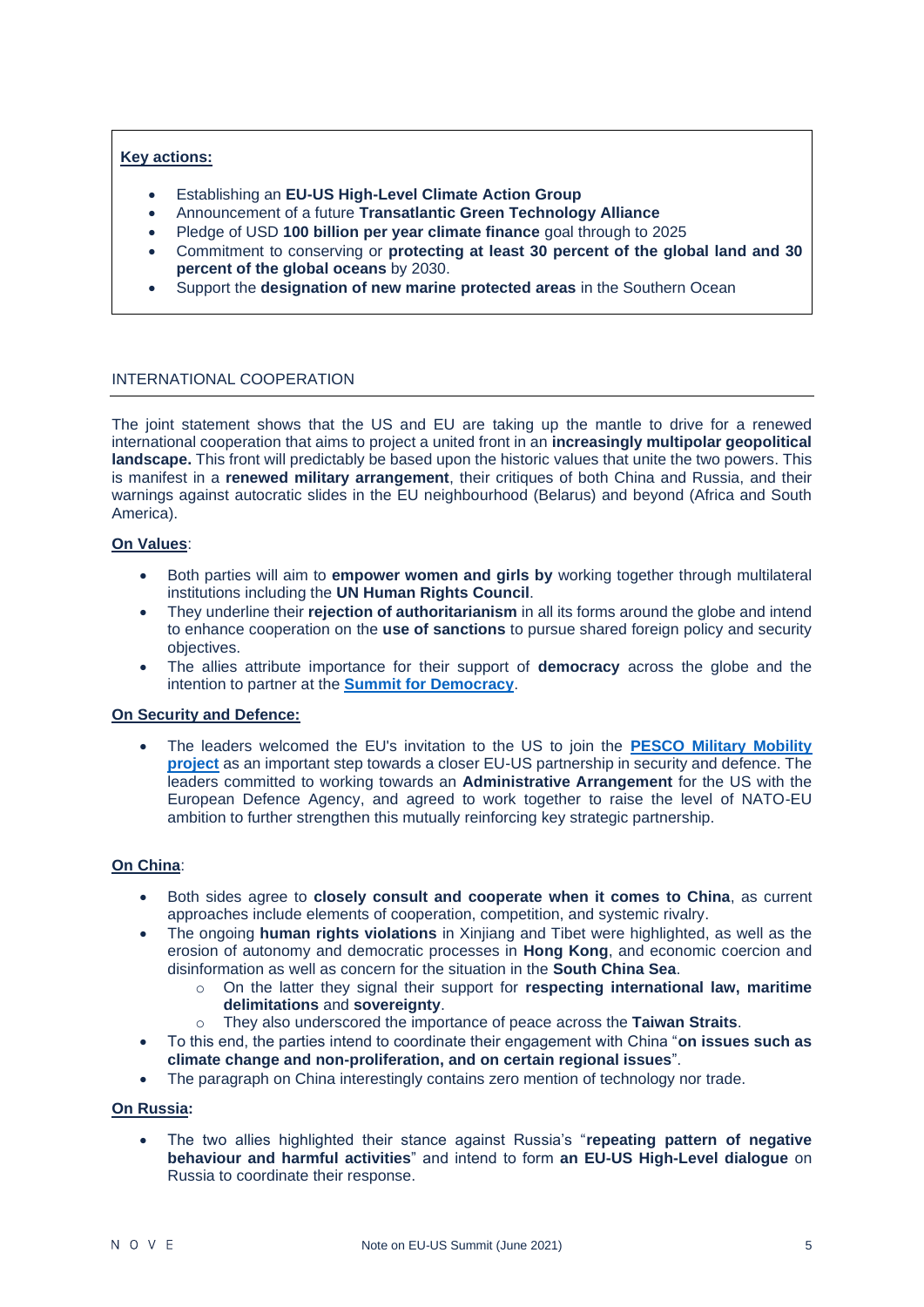• In particular, the parties condemn Russian actions in **Ukraine and Georgia** and urge Russia to stop domestic persecution of **journalists** and **politicians**.

# **On European Neighbours**:

- The leaders stand with the people of **Belarus** against the Lukashenko regime and **condemn the forced deviation of an EU passenger plane** under false pretences.
- They intend to further enhance cooperation in the **Western Balkans**, supporting reforms for European integration.
- They welcome the ceasefire in the Middle East and highlight their support for a **two-State solution in Israel and Palestine**.
- They also call on the **UN Security Council** to ensure that humanitarian aid can reach all people in need in **Syria** and condemn the Assad regime.

#### **Other International Developments**:

- Both sides affirmed their support for peace and sustainable development in **Africa**, in particular in **Ethiopia, Somalia, and the Sahel countries**.
- In the Indo-Pacific, the partners intend to ensure to promote a swift return to **democracy** in **Myanmar**.
- In **Latin America** and the **Caribbean** they support the socio-economic recovery and urge **free elections** in **Venezuela**.
- **Iran**: The leaders emphasised their support for the ongoing diplomatic efforts and negotiations in Vienna aimed at facilitating the return of the US to the **[Joint Comprehensive Plan of Action](https://www.consilium.europa.eu/en/policies/sanctions/iran/jcpoa-restrictive-measures/)  [\(JCPOA\)](https://www.consilium.europa.eu/en/policies/sanctions/iran/jcpoa-restrictive-measures/)**.